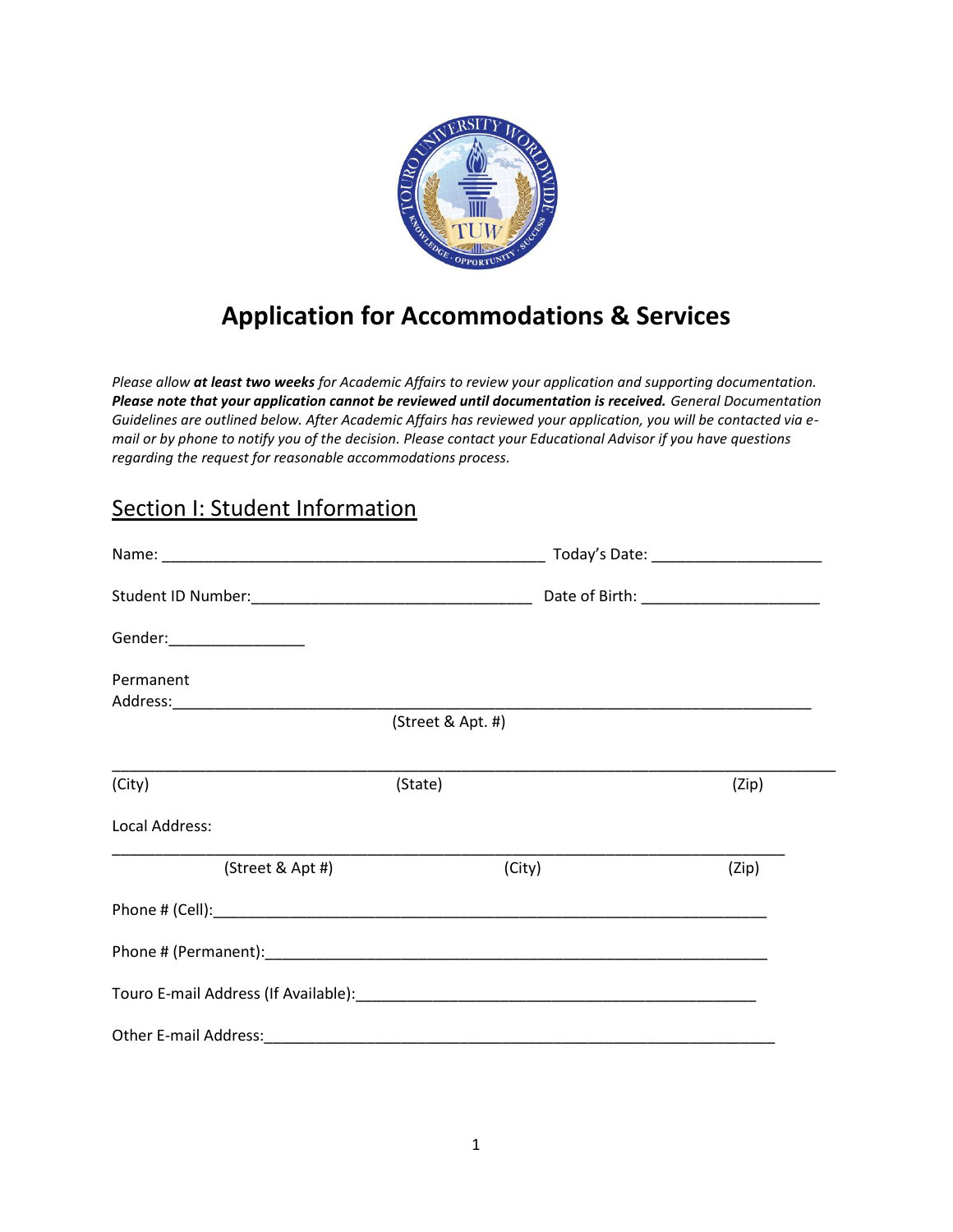## Section II: Programmatic Information

Touro University Worldwide, Program you are attending:

Anticipated Graduation Date: \_\_\_\_\_\_\_\_\_\_\_\_\_\_\_\_\_\_\_\_\_\_\_\_ First Semester at TUW: \_\_\_\_\_\_\_\_\_\_\_\_\_\_\_\_\_\_

Please briefly describe your program. Be sure to include information about fieldwork, classroom, clinical or laboratory components, comprehensive examinations, a thesis/dissertation, or other requirements that may be impacted by your disability or may need reasonable accommodations:

**\_\_\_\_\_\_\_\_\_\_\_\_\_\_\_\_\_\_\_\_\_\_\_\_\_\_\_\_\_\_\_\_\_\_\_\_\_\_\_\_\_\_\_\_\_\_\_\_\_\_\_\_\_\_\_\_\_\_\_\_\_\_\_\_\_\_\_\_\_\_\_\_\_\_\_\_\_\_\_\_\_\_\_\_\_\_\_\_\_\_\_\_\_**

**\_\_\_\_\_\_\_\_\_\_\_\_\_\_\_\_\_\_\_\_\_\_\_\_\_\_\_\_\_\_\_\_\_\_\_\_\_\_\_\_\_\_\_\_\_\_\_\_\_\_\_\_\_\_\_\_\_\_\_\_\_\_\_\_\_\_\_\_\_\_\_\_\_\_\_\_\_\_\_\_\_\_\_\_\_\_\_\_\_\_\_\_\_**

**\_\_\_\_\_\_\_\_\_\_\_\_\_\_\_\_\_\_\_\_\_\_\_\_\_\_\_\_\_\_\_\_\_\_\_\_\_\_\_\_\_\_\_\_\_\_\_\_\_\_\_\_\_\_\_\_\_\_\_\_\_\_\_\_\_\_\_\_\_\_\_\_\_\_\_\_\_\_\_\_\_\_\_\_\_\_\_\_\_\_\_\_\_**

\_\_\_\_\_\_\_\_\_\_\_\_\_\_\_\_\_\_\_\_\_\_\_\_\_\_\_\_\_\_\_\_\_\_\_\_\_\_\_\_\_\_\_\_\_\_\_\_\_\_\_\_\_\_\_\_\_\_\_\_\_\_\_\_\_\_\_\_\_\_\_\_\_\_\_\_\_\_\_\_\_\_\_\_\_\_\_\_\_\_\_\_\_

## Section III: Disability Related Information

Please answer the following questions regarding your disability and how it impacts your ability to learn, attend, or participate in University life.

### **1. Please indicate your disability category(ies). Check all that apply:**

- $\square$  Learning Disability Attention Deficit/Hyperactivity Disorder (ADHD) Chronic Medical Condition  $\square$  Physical Disability (mobility impairment)  $\square$  Psychiatric Disability (psychological or mental illness) Visual Impairment or Blindness □ Deaf or Hard-of-Hearing  $\square$  Substance Abuse (Recovery)  $\square$  Traumatic Brain Injury Temporary Injury/Condition
- Undiagnosed Condition
	- Please describe:\_\_\_\_\_\_\_\_\_\_\_\_\_\_\_\_\_\_\_\_\_\_\_\_\_\_\_\_\_\_\_\_\_\_\_\_\_\_\_\_\_\_\_\_\_\_\_\_\_\_\_\_\_\_\_\_\_\_\_\_\_\_\_\_\_

 $\square$  Other

 $\triangleright$  Please specify: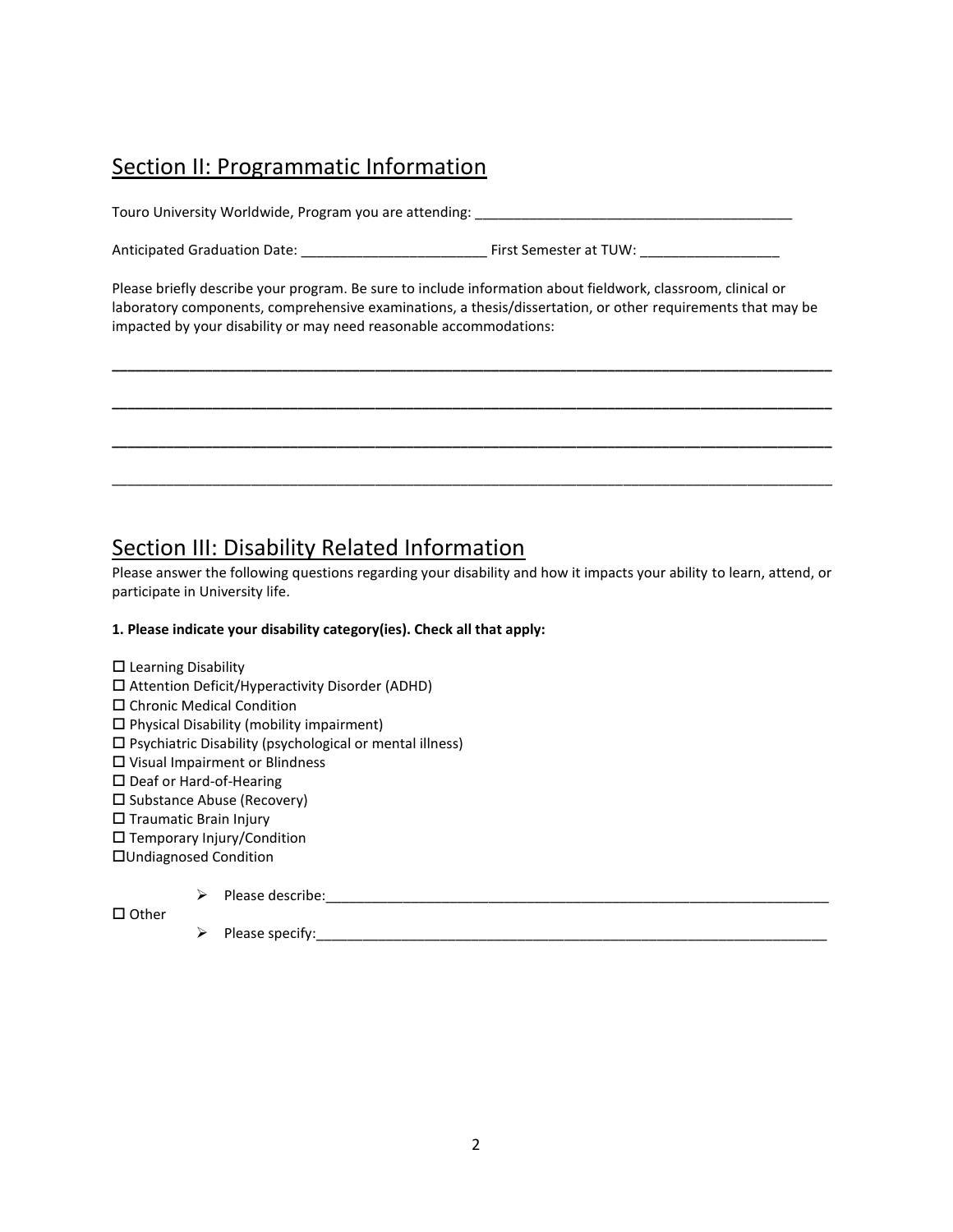**2. Specify the diagnosis or type of disability based on the category above:**

**3. Please identify what major life activity(ies) is affected by your condition(s):** 

**4. What mitigating measures have you used to address your condition(s). Mitigating measures are any device, treatment or medication, assistive technology, reasonable accommodations, and/or compensatory strategy that reduce the impact of disability.** 

**\_\_\_\_\_\_\_\_\_\_\_\_\_\_\_\_\_\_\_\_\_\_\_\_\_\_\_\_\_\_\_\_\_\_\_\_\_\_\_\_\_\_\_\_\_\_\_\_\_\_\_\_\_\_\_\_\_\_\_\_\_\_\_\_\_\_\_\_\_\_\_\_\_\_\_\_\_\_\_\_\_\_\_\_\_\_\_\_\_\_\_\_\_ \_\_\_\_\_\_\_\_\_\_\_\_\_\_\_\_\_\_\_\_\_\_\_\_\_\_\_\_\_\_\_\_\_\_\_\_\_\_\_\_\_\_\_\_\_\_\_\_\_\_\_\_\_\_\_\_\_\_\_\_\_\_\_\_\_\_\_\_\_\_\_\_\_\_\_\_\_\_\_\_\_\_\_\_\_\_\_\_\_\_\_\_\_**

**\_\_\_\_\_\_\_\_\_\_\_\_\_\_\_\_\_\_\_\_\_\_\_\_\_\_\_\_\_\_\_\_\_\_\_\_\_\_\_\_\_\_\_\_\_\_\_\_\_\_\_\_\_\_\_\_\_\_\_\_\_\_\_\_\_\_\_\_\_\_\_\_\_\_\_\_\_\_\_\_\_\_\_\_\_\_\_\_\_\_\_\_\_ \_\_\_\_\_\_\_\_\_\_\_\_\_\_\_\_\_\_\_\_\_\_\_\_\_\_\_\_\_\_\_\_\_\_\_\_\_\_\_\_\_\_\_\_\_\_\_\_\_\_\_\_\_\_\_\_\_\_\_\_\_\_\_\_\_\_\_\_\_\_\_\_\_\_\_\_\_\_\_\_\_\_\_\_\_\_\_\_\_\_\_\_\_**

**\_\_\_\_\_\_\_\_\_\_\_\_\_\_\_\_\_\_\_\_\_\_\_\_\_\_\_\_\_\_\_\_\_\_\_\_\_\_\_\_\_\_\_\_\_\_\_\_\_\_\_\_\_\_\_\_\_\_\_\_\_\_\_\_\_\_\_\_\_\_\_\_\_\_\_\_\_\_\_\_\_\_\_\_\_\_\_\_\_\_\_\_\_ \_\_\_\_\_\_\_\_\_\_\_\_\_\_\_\_\_\_\_\_\_\_\_\_\_\_\_\_\_\_\_\_\_\_\_\_\_\_\_\_\_\_\_\_\_\_\_\_\_\_\_\_\_\_\_\_\_\_\_\_\_\_\_\_\_\_\_\_\_\_\_\_\_\_\_\_\_\_\_\_\_\_\_\_\_\_\_\_\_\_\_\_\_**

#### **5. Please check all that apply:**

- $\Box$  I use a wheelchair.
- $\Box$  I use assistive mobility devices (braces, crutches, cane, or prosthesis).
- $\Box$  I wear a hearing aid.
- $\Box$  I need to read lips of instructors.
- $\Box$  I have difficulty reading the blackboard.
- $\Box$  I have difficulty taking notes in class.
- $\Box$  I have difficulty writing.
- $\Box$  I have difficulty standing for long periods of time.
- $\Box$  I tire easily when I walk distances.
- $\Box$  I have difficulty walking up/down stairs.
- $\Box$  Please describe any other mobility or disability related difficulties you are currently experiencing:

\_\_\_\_\_\_\_\_\_\_\_\_\_\_\_\_\_\_\_\_\_\_\_\_\_\_\_\_\_\_\_\_\_\_\_\_\_\_\_\_\_\_\_\_\_\_\_\_\_\_\_\_\_\_\_\_\_\_\_\_\_\_\_\_\_\_\_\_\_\_\_\_\_\_\_\_\_\_\_\_\_\_\_\_\_\_ \_\_\_\_\_\_\_\_\_\_\_\_\_\_\_\_\_\_\_\_\_\_\_\_\_\_\_\_\_\_\_\_\_\_\_\_\_\_\_\_\_\_\_\_\_\_\_\_\_\_\_\_\_\_\_\_\_\_\_\_\_\_\_\_\_\_\_\_\_\_\_\_\_\_\_\_\_\_\_\_\_\_\_\_\_\_

#### **6. Are you currently taking any medication related to your disability or medical condition?**

 $\Box$ Yes  $\Box$ No (check only one)

If yes, list all of the medications you are taking: \_\_\_\_\_\_\_\_\_\_\_\_\_\_\_\_\_\_\_\_\_\_\_\_\_\_\_\_\_\_\_\_\_\_\_\_\_\_\_\_\_\_\_\_\_\_\_\_\_\_\_

If yes, please also list any side-effects of the medications that you are taking and their positive and negative impact on your academic/cognitive abilities and/or other activities: \_\_\_\_\_\_\_\_\_\_\_\_\_\_\_\_\_\_

\_\_\_\_\_\_\_\_\_\_\_\_\_\_\_\_\_\_\_\_\_\_\_\_\_\_\_\_\_\_\_\_\_\_\_\_\_\_\_\_\_\_\_\_\_\_\_\_\_\_\_\_\_\_\_\_\_\_\_\_\_\_\_\_\_\_\_\_\_\_\_\_\_\_\_\_\_\_\_\_\_\_\_\_\_\_\_\_\_\_\_\_\_ \_\_\_\_\_\_\_\_\_\_\_\_\_\_\_\_\_\_\_\_\_\_\_\_\_\_\_\_\_\_\_\_\_\_\_\_\_\_\_\_\_\_\_\_\_\_\_\_\_\_\_\_\_\_\_\_\_\_\_\_\_\_\_\_\_\_\_\_\_\_\_\_\_\_\_\_\_\_\_\_\_\_\_\_\_\_\_\_\_\_\_\_\_

\_\_\_\_\_\_\_\_\_\_\_\_\_\_\_\_\_\_\_\_\_\_\_\_\_\_\_\_\_\_\_\_\_\_\_\_\_\_\_\_\_\_\_\_\_\_\_\_\_\_\_\_\_\_\_\_\_\_\_\_\_\_\_\_\_\_\_\_\_\_\_\_\_\_\_\_\_\_\_\_\_\_\_\_\_\_\_\_\_\_\_\_\_ \_\_\_\_\_\_\_\_\_\_\_\_\_\_\_\_\_\_\_\_\_\_\_\_\_\_\_\_\_\_\_\_\_\_\_\_\_\_\_\_\_\_\_\_\_\_\_\_\_\_\_\_\_\_\_\_\_\_\_\_\_\_\_\_\_\_\_\_\_\_\_\_\_\_\_\_\_\_\_\_\_\_\_\_\_\_\_\_\_\_\_\_\_

**7. Please check all of the reasonable accommodations that you are requesting:**

 $\square$  Testing Accommodations

• Please specify:

Classroom Accommodations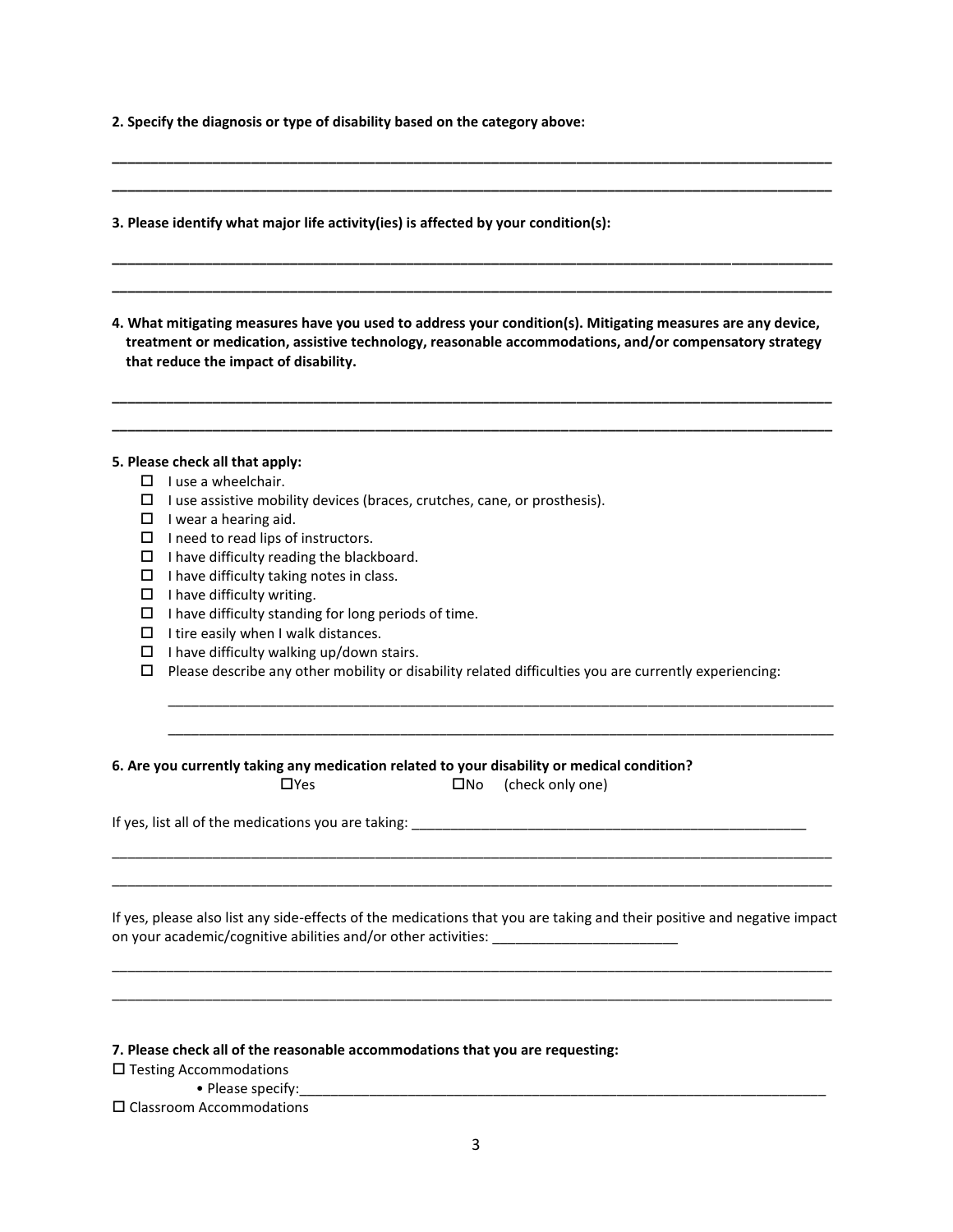| $\Box$ Communication Accommodations                                                                                                                                                                                                                                                                                                |  |
|------------------------------------------------------------------------------------------------------------------------------------------------------------------------------------------------------------------------------------------------------------------------------------------------------------------------------------|--|
|                                                                                                                                                                                                                                                                                                                                    |  |
| $\Box$ Other Accommodations                                                                                                                                                                                                                                                                                                        |  |
|                                                                                                                                                                                                                                                                                                                                    |  |
| 8. Briefly describe why you are requesting the above accommodations:                                                                                                                                                                                                                                                               |  |
|                                                                                                                                                                                                                                                                                                                                    |  |
| 9. Please list any services/accommodations you received as an undergraduate or at any previously attended<br>school: (Please note that while such services do not necessarily carry over to your current program, the<br>information is helpful to give Academic Affairs background information on your disability-related needs.) |  |
|                                                                                                                                                                                                                                                                                                                                    |  |
|                                                                                                                                                                                                                                                                                                                                    |  |
|                                                                                                                                                                                                                                                                                                                                    |  |
|                                                                                                                                                                                                                                                                                                                                    |  |
| Section IV: Referral Information                                                                                                                                                                                                                                                                                                   |  |

**Please indicate how you heard about Touro University disability accommodation services:**

- 
- $\Box$  Academic Advisor/Dean  $\Box$  Primary Care Provider
- $\square$  Admissions  $\square$  Professor/ TA
- 
- $\square$  Self
- $\Box$  Registrar  $\Box$  Friend or Family Member
	-
	-
- Touro Website Other: specify: \_\_\_\_\_\_\_\_\_\_\_\_\_\_\_\_\_\_\_\_

## Section V: Agency Information

#### **Do you receive services from any of the following agencies?**

|  |  | $\Box$ Vocational Rehabilitation Services |  |
|--|--|-------------------------------------------|--|
|--|--|-------------------------------------------|--|

- $\Box$ 
	- Specify State and Agency: \_\_\_\_\_\_\_\_\_\_\_\_\_\_\_\_\_\_\_\_\_\_\_\_\_\_\_\_\_\_\_\_\_\_\_\_\_\_\_\_\_\_\_\_\_\_\_\_\_\_\_\_\_\_\_\_\_\_\_\_\_\_\_
- □ Veterans Administration (VA)
- Other: \_\_\_\_\_\_\_\_\_\_\_\_\_\_\_\_\_\_\_\_\_\_\_\_\_\_\_\_\_\_\_\_\_\_\_\_\_\_\_\_\_\_\_\_\_\_\_\_\_\_\_\_\_\_\_\_\_\_\_\_\_\_\_\_\_\_\_\_\_\_\_\_\_\_\_\_\_\_\_\_

### **If yes, please provide the following information:**

Counselor's name: \_\_\_\_\_\_\_\_\_\_\_\_\_\_\_\_\_\_\_\_\_\_\_\_\_\_\_\_\_\_\_\_\_\_\_\_\_\_\_\_\_\_\_\_\_\_\_\_\_\_\_\_\_\_\_\_\_\_\_\_\_\_\_\_\_\_\_\_\_\_\_\_\_\_\_\_\_\_

Office Address or Location: \_\_\_\_\_\_\_\_\_\_\_\_\_\_\_\_\_\_\_\_\_\_\_\_\_\_\_\_\_\_\_\_\_\_\_\_\_\_\_\_\_\_\_\_\_\_\_\_\_\_\_\_\_\_\_\_\_\_\_\_\_\_\_\_\_\_\_\_\_\_\_

Services currently receiving from Agency: \_\_\_\_\_\_\_\_\_\_\_\_\_\_\_\_\_\_\_\_\_\_\_\_\_\_\_\_\_\_\_\_\_\_\_\_\_\_\_\_\_\_\_\_\_\_\_\_\_\_\_\_\_\_\_\_\_\_\_

\_\_\_\_\_\_\_\_\_\_\_\_\_\_\_\_\_\_\_\_\_\_\_\_\_\_\_\_\_\_\_\_\_\_\_\_\_\_\_\_\_\_\_\_\_\_\_\_\_\_\_\_\_\_\_\_\_\_\_\_\_\_\_\_\_\_\_\_\_\_\_\_\_\_\_\_\_\_\_\_\_\_\_\_\_\_\_\_\_\_\_\_\_

\_\_\_\_\_\_\_\_\_\_\_\_\_\_\_\_\_\_\_\_\_\_\_\_\_\_\_\_\_\_\_\_\_\_\_\_\_\_\_\_\_\_\_\_\_\_\_\_\_\_\_\_\_\_\_\_\_\_\_\_\_\_\_\_\_\_\_\_\_\_\_\_\_\_\_\_\_\_\_\_\_\_\_\_\_\_\_\_\_\_\_\_\_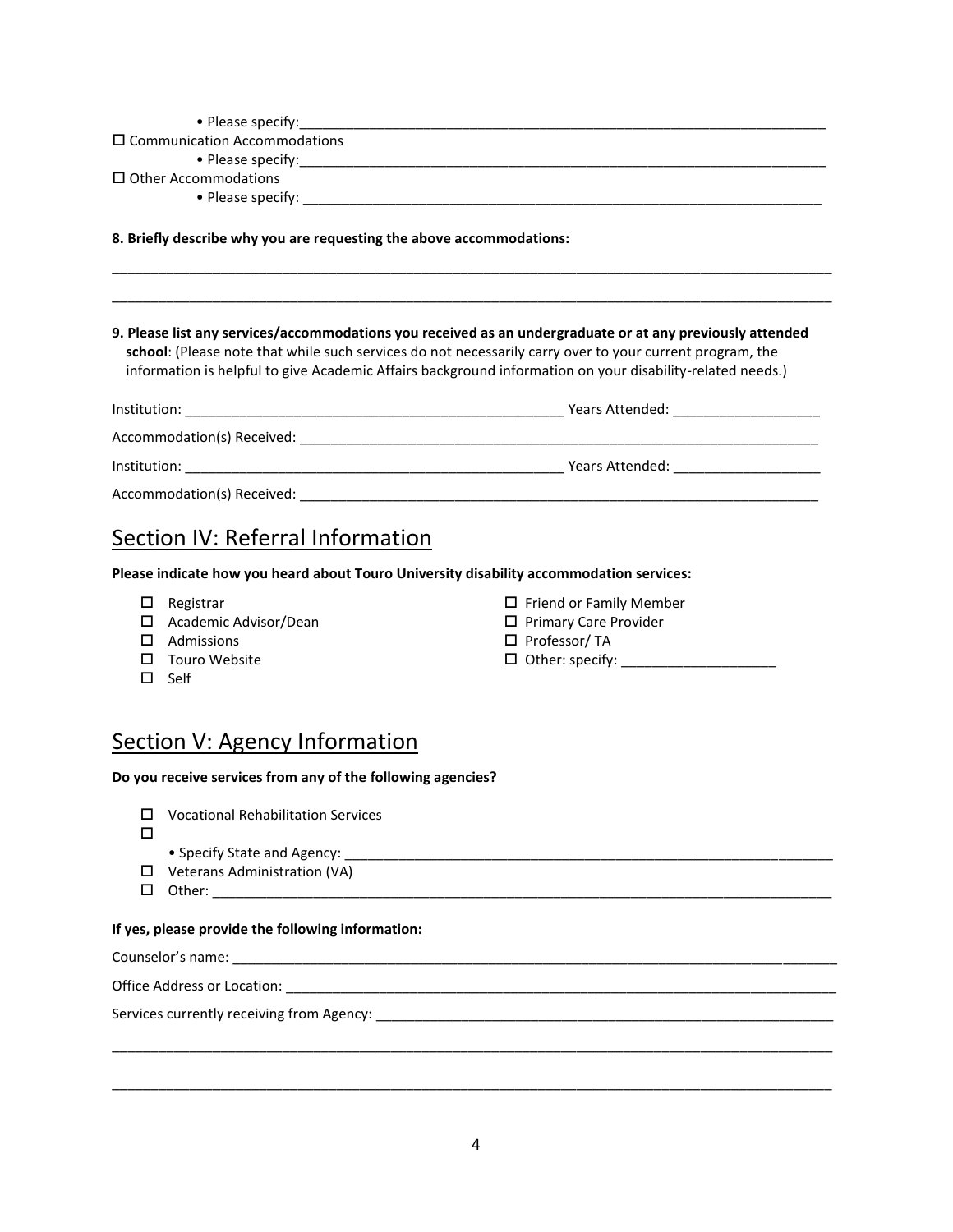## Section VI: Professional Assessment of Mitigating Measures

**In comparison with the average person in the general population, please have your medical or other licensed professional rate how your major life activity(ies) is affected by your condition(s) both with and without mitigating measures:**

> With Mitigating Measures **Without Mitigating Measures**  $\square$  Mild  $\square$  Mild  $\square$  Moderate  $\square$  Moderate  $\square$  Substantial  $\square$  Substantial  $\square$  Severe  $\square$  Severe

\_\_\_\_\_\_\_\_\_\_\_\_\_\_\_\_\_\_\_\_\_\_\_\_\_\_\_\_\_\_\_\_\_\_\_\_\_\_\_\_\_\_\_\_\_\_\_\_\_\_\_\_\_\_\_\_\_\_\_

Print Name of licensed professional providing this rating

Professional's Signature **Date** Date of Professional's Signature Date of Professional Date Date

I, \_\_\_\_\_\_\_\_\_\_\_\_\_\_\_\_\_\_\_\_\_\_\_\_\_\_\_\_\_, give Touro University Worldwide permission to explore coverage and reasonable accommodations under the Americans with Disabilities Act of 1990, Section 504 of Rehabilitation Act, and all applicable State and Federal laws. I understand that all information obtained during this process will be maintained and used in accordance with the ADA, including its confidentiality requirements. I certify that I have read and reviewed the description of the program and have been informed of the essential requirements. I further certify that the foregoing statements are complete, accurate, and true to the best of my knowledge, and I understand that Touro University Worldwide may require me to undergo testing or evaluation by medical personnel retained by Touro University Worldwide for the purpose of establishing the existence and extent of my disability, illness, condition, or disease and my ability to meet essential academic functions and requirements with or without reasonable accommodation.

\_\_\_\_\_\_\_\_\_\_\_\_\_\_\_\_\_\_\_\_\_\_\_\_\_\_\_\_\_\_\_\_\_\_\_\_\_\_\_\_\_\_\_\_\_\_\_\_\_\_\_\_\_\_\_\_\_\_\_\_ \_\_\_\_\_\_\_\_\_\_\_\_\_\_\_\_\_\_\_\_\_

Signature of Requestor/Student\* Date of Requestor  $\mathbb{R}^n$ 

\*Important Notes:

*Reasonable accommodations cannot be applied retroactively.*

*Provision of reasonable accommodations during our program is not a guarantee of successful graduation, licensure, certification or continued certification. Students must successfully satisfy program requirements and meet the program's rigors. Testing providers and licensing and certification agencies, boards and organizations have their own reasonable accommodation requirements. Reasonable accommodations, if any, received by the student at Touro University Worldwide are not binding on those providers, agencies, boards or organizations. The student is solely responsible to investigate, apply for and acquire accommodations with any necessary providers, agencies, boards or organizations. Touro University Worldwide hereby expressly disclaims any liability in such event those providers, agencies, boards or organizations do not grant the student accommodations – such risk is borne exclusively by student.* 

\_\_\_\_\_\_\_\_\_\_\_\_\_\_\_\_\_\_\_\_\_\_\_\_\_\_\_\_\_\_\_\_\_\_\_\_\_\_\_\_\_\_\_\_\_\_\_\_\_\_\_\_\_\_ \_\_\_\_\_\_\_\_\_\_\_\_\_\_\_\_\_\_\_\_\_\_\_\_\_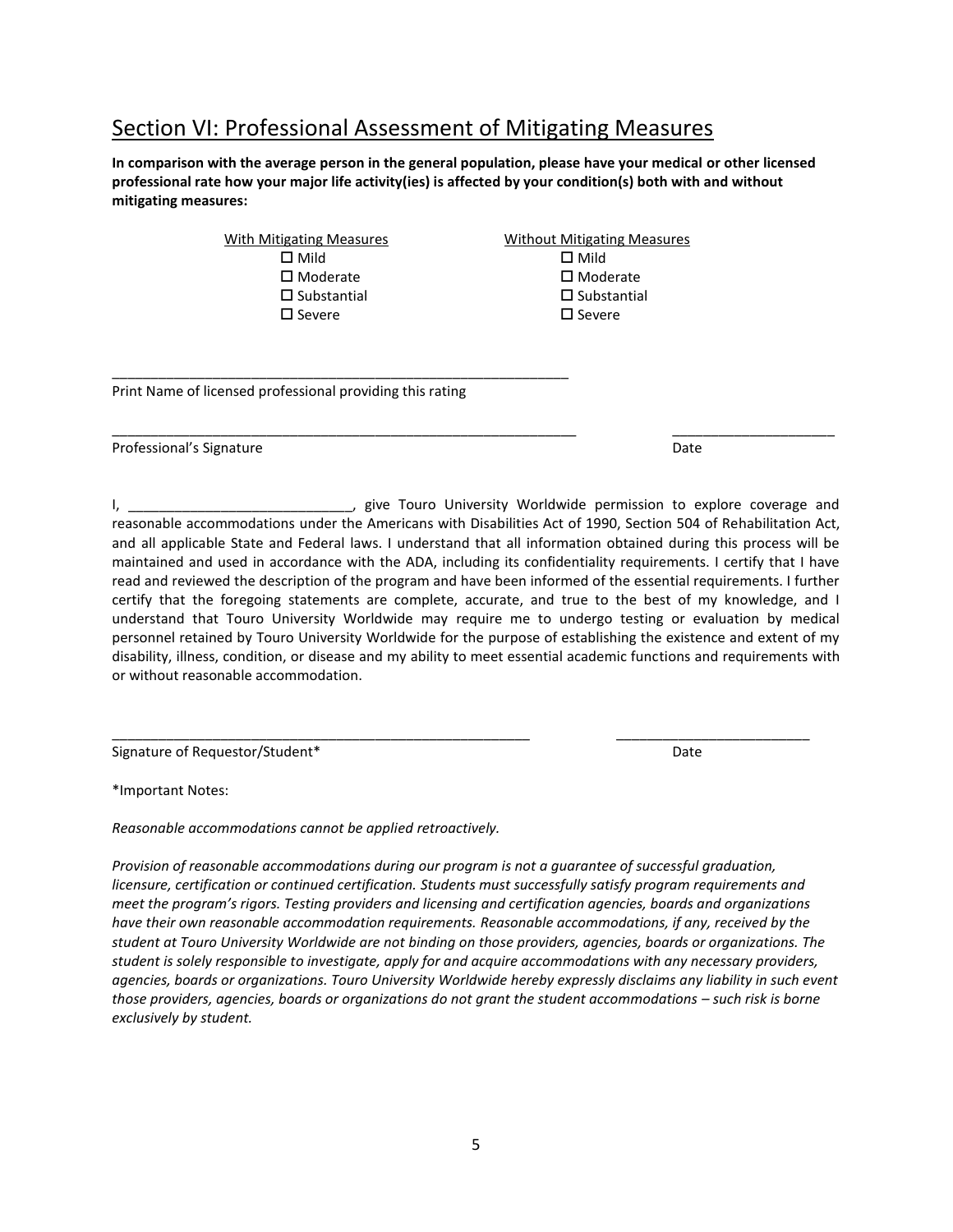

## **Medical Records Review Acknowledgement, Waiver and Consent**

I, \_\_\_\_\_\_\_\_\_\_\_\_\_\_\_\_\_\_\_\_\_\_\_\_\_\_\_\_\_\_\_\_\_\_(student), give Touro University Worldwide permission to contact \_\_\_\_\_\_\_\_\_\_\_\_\_\_\_\_\_\_\_\_\_\_\_\_\_\_\_\_\_\_\_\_\_\_\_\_\_ (health care provider) and have executed an Authorization to Release of Health Information.

I understand the reason for this contact is to advise Touro University Worldwide about my educational needs and functional abilities and limitations in relation to my educational goals and functions. I understand that the University may provide **Example 20** (health care provider) with specific information about the program if requested, including the essential functions and specific requirements. I authorize Touro University Worldwide to discuss the program and my participation in it, including sharing my education record.

I understand that Touro University Worldwide may use experts or outside reviewers to review my records, I hereby consent to such additional disclosure. My Authorization to Release of Health Information shall be read to include these additional disclosures, if any.

I understand that Touro University Worldwide may share information concerning my disability with campus professionals (staff, professors, advisers, counselors, at the University those who have a legitimate educational interest) and to work with Academic Affairs to complete an Accommodation Plan to give to my professors and adviser and other appropriate campus officials.

I understand that Touro University Worldwide will circulate among my faculty and other relevant party's confidential information about my disability and about reasonable accommodations that might be made to facilitate my success only if I give my permission. I agree to the option I have initialed below:

\_\_\_\_\_ (initial) I GIVE PERMISSION to Touro University Worldwide to release information about my disability to faculty of courses in which I am enrolled and to other relevant parties.

\_\_\_\_\_ (initial) I DENY PERMISSION to Touro University Worldwide to release information about my disability.

I understand that my signature gives/denies Touro University Worldwide permission until I otherwise revoke such permission in writing.

\_\_\_\_\_\_\_\_\_\_\_\_\_\_\_\_\_\_\_\_\_\_\_\_\_\_\_\_\_\_\_\_\_\_\_\_\_\_\_\_\_\_\_\_\_\_\_\_\_\_\_\_\_\_\_\_\_\_ \_\_\_\_\_\_\_\_\_\_\_\_\_\_\_\_\_\_\_\_\_\_\_\_\_\_

\_\_\_\_\_\_\_\_\_\_\_\_\_\_\_\_\_\_\_\_\_\_\_\_\_\_\_\_\_\_\_\_\_\_\_\_\_\_\_\_\_\_\_\_\_\_\_\_\_\_\_\_\_\_\_\_\_\_ \_\_\_\_\_\_\_\_\_\_\_\_\_\_\_\_\_\_\_\_\_\_\_\_\_\_

Student Signature Date

Witness **Date**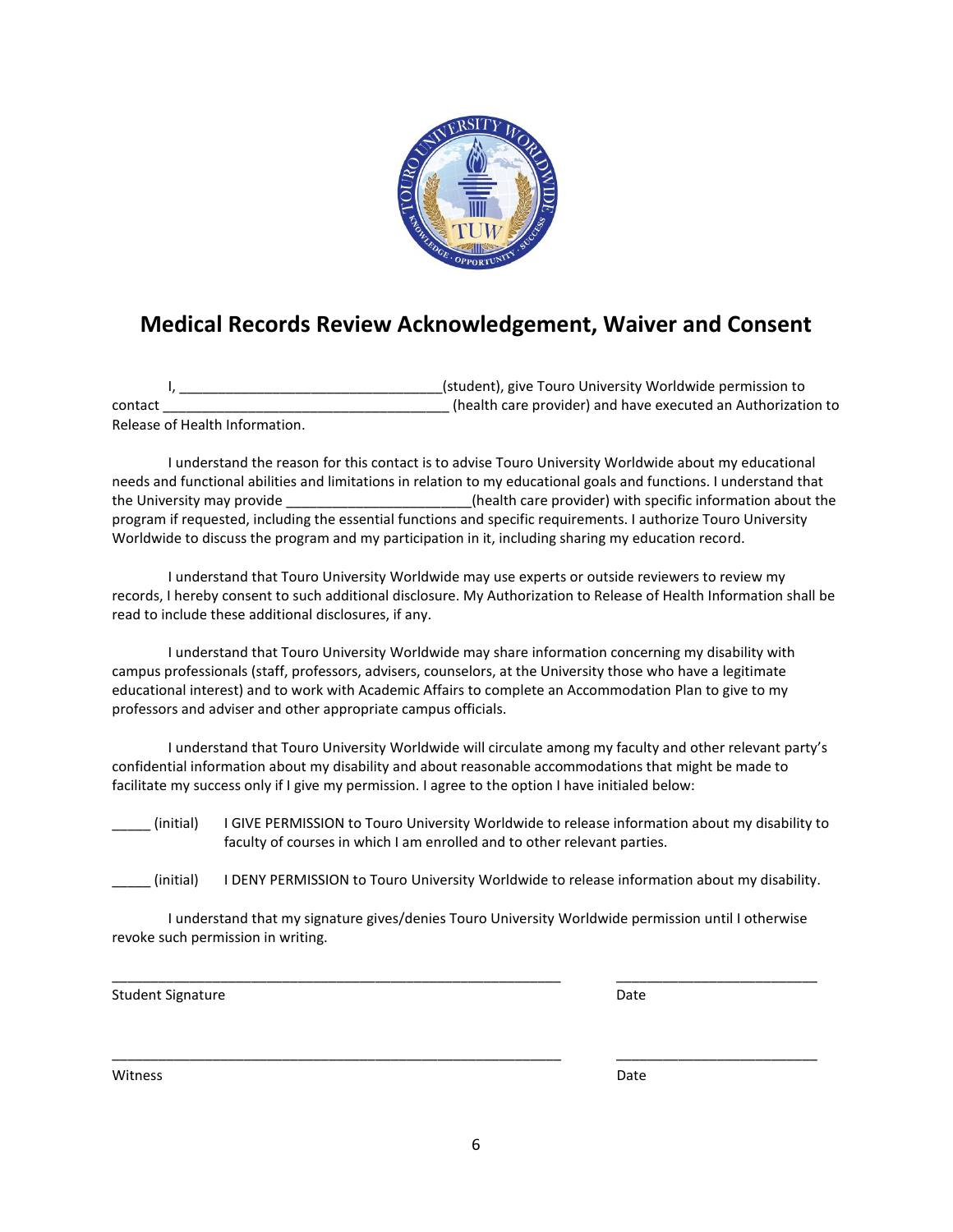

# **Authorization for Use or Disclosure of Health Information to Touro University Worldwide**

Completion of this document authorizes the disclosure and/or use of health information, about you. Failure to provide *all* information requested may invalidate this Authorization.

## USE AND DISCLOSURE OF HEALTH INFORMATION

| I hereby authorize          | to release and exchange |
|-----------------------------|-------------------------|
| of information with and to: |                         |

*Touro University Worldwide ATTN:* Phone : the following information:

A.

 $\Box$  All health information pertaining to my medical history, mental or physical condition and treatment received [check additional boxes in Section B, as appropriate]

*OR*

 $\square$  Only the following records or types of health information (including any dates):

B.

I specifically authorize release of the following information (check as appropriate):

- $\square$  Mental health treatment information and notes  $\rangle$ Provider Signature
- $\square$  I specifically authorize the release of HIV/AIDS test results.

\_\_\_\_\_\_\_\_\_\_\_\_\_\_\_\_\_\_\_\_\_\_\_\_\_\_\_\_\_\_\_\_\_\_\_\_\_\_\_\_\_\_\_\_\_\_\_\_\_\_\_\_\_\_\_\_\_\_

 $\square$  I authorize the release of information about drug and/or alcohol abuse, diagnosis or treatment (42 C.F.R.§§ 2.34 & 2.35)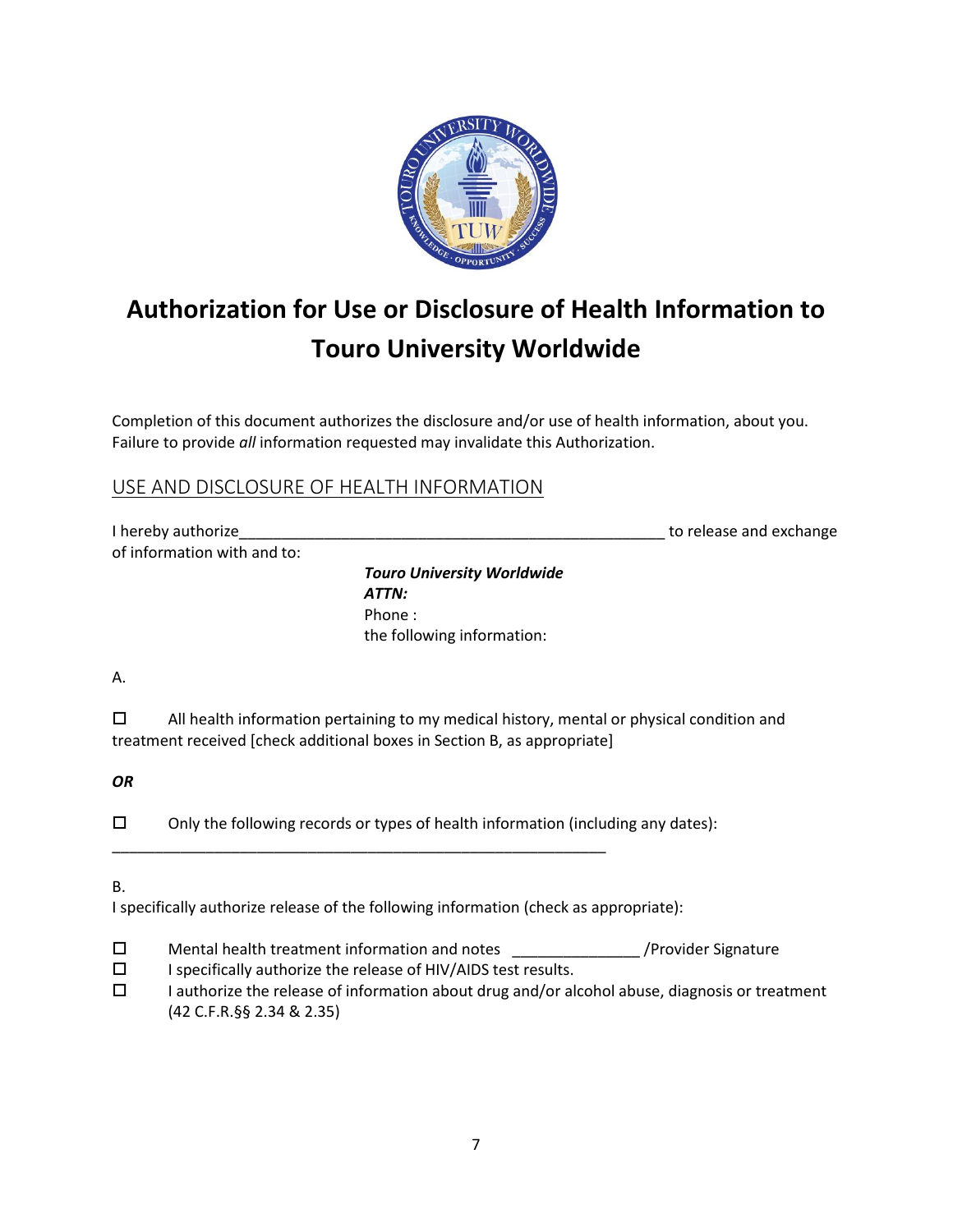### **PURPOSE OF DISCLOSURE**

The purpose of requested use or disclosure is due to the request of the individual patient (i.e. student) and so that documentation can be provided and the patient's request for reasonable accommodation considered and discussed with this necessary documentation.

### EXPIRATION

This Authorization expires [insert date]: \_\_\_\_\_\_\_\_\_\_\_\_\_\_\_\_\_\_\_\_\_\_\_. If not date is listed than the authorization expires in one year from the date indicated below.

## STUDENT'S RIGHTS

You may refuse to sign this Authorization. However, your refusal may have an impact on Touro University Worldwide's ability to consider your reasonable accommodation request. You may inspect or obtain a copy of the health information that you are being asked to allow the use or disclosure of.

You may revoke this authorization at any time, but I must do so in writing to the address noted above. Your revocation will take effect upon receipt, except to the extent that others have acted in reliance upon this Authorization. You have a right to receive a copy of this authorization. Information disclosed pursuant to this authorization may be re-disclosed by the Touro University Worldwide in furtherance of its review of your reasonable accommodation request and, as such it may no longer be protected by Worldwide law and federal confidentiality law (HIPAA).

### SIGNATURE

Date: \_\_\_\_\_\_\_\_\_\_\_\_\_\_\_\_\_\_\_ Time: \_\_\_\_\_\_\_\_\_\_\_\_\_\_\_\_\_ am/pm

Signature:\_\_\_\_\_\_\_\_\_\_\_\_\_\_\_\_\_\_\_\_\_\_\_\_\_\_\_\_\_\_\_\_\_\_\_\_\_\_\_\_\_\_\_\_\_\_\_\_\_\_\_\_\_\_\_\_\_\_\_\_\_\_\_\_\_\_\_\_\_\_\_\_\_\_\_\_ *(patient/representative/spouse/financially responsible party)*

If signed by someone other than the patient, state your legal relationship to the patient: \_\_\_\_\_\_\_\_\_\_\_\_\_\_\_\_\_\_\_\_\_\_\_\_\_\_\_\_\_\_\_\_\_\_\_\_\_\_\_\_\_\_\_\_\_\_\_\_\_\_\_\_\_\_\_\_\_\_

Witness: \_\_\_\_\_\_\_\_\_\_\_\_\_\_\_\_\_\_\_\_\_\_\_\_\_\_\_\_\_\_\_\_\_\_\_\_\_\_\_\_\_\_\_\_\_\_\_\_\_\_\_\_\_\_\_\_\_

*This Authorization is presented in 14 point type and covers disclosure of medical information by health care providers. Health Insurance Portability and Accountability Act of 1996 (HIPAA), 45 C.F.R. §164.508.*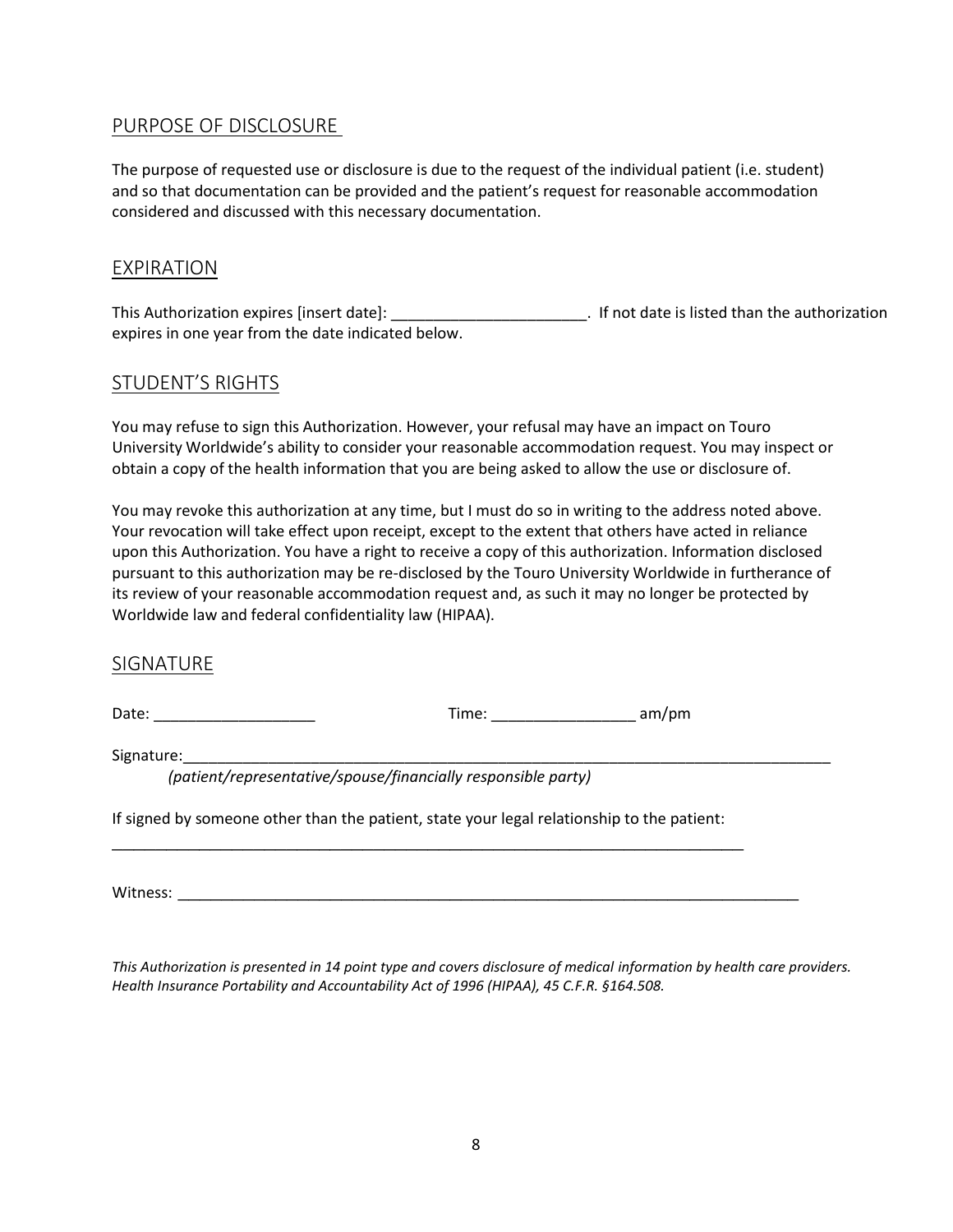

## **General Guidelines for Disability Documentation**

Students diagnosed with physical and/or mental impairments qualify as persons with disabilities when their conditions substantially limit them in one or more major life activities. Touro University Worldwide provides reasonable accommodations to students with disabilities with consultation from their academic programs. Reasonable accommodations are adjustments to policies, practices, or procedures that facilitate equal access and opportunity for students with disabilities to the University's programs, activities and services. In order to ensure that students' needs are directly linked to these accommodations, Section 504 of the Rehabilitation Act and the Americans with Disabilities Act (ADA) allow higher education institutions to require disability documentation to verify disability status and the need for reasonable accommodations. We have established the following disability documentation guidelines:

Documentation must:

- 1. Be recent enough in order to assess the current impact on learning or a major life activity. Please see disability-specific guidelines for more information. Please note that students requesting accommodations due to a chronic medical condition must submit documentation dated within 6 months as well as annually updated documentation. In no event will documentation over three years old be considered.
- 2. Be sufficiently comprehensive to establish clear evidence of a substantial impact on one or more major life activities.
- 3. Be sufficient to establish a direct link between the underlying impairment and the requested accommodations.
- 4. Include a description of what mitigating measures the student has used and whether with such use the student may still require accommodation in order to access University programs, activities and services.
- 5. Be issued by a medical or other qualified, licensed professional, unrelated by birth, marriage or affinity to the student, typed on letterhead, dated, signed, and including the professional's licensing information. No information may be redacted. The University reserves the right to require that a certified copy of the report be transmitted directly from the evaluator to the University.

Documentation also must include:

- 1. The student's history of receiving reasonable accommodations and academic adjustments, if such history exists.
- 2. Specific recommendations for accommodations as well as an explanation as to why each is recommended as necessary.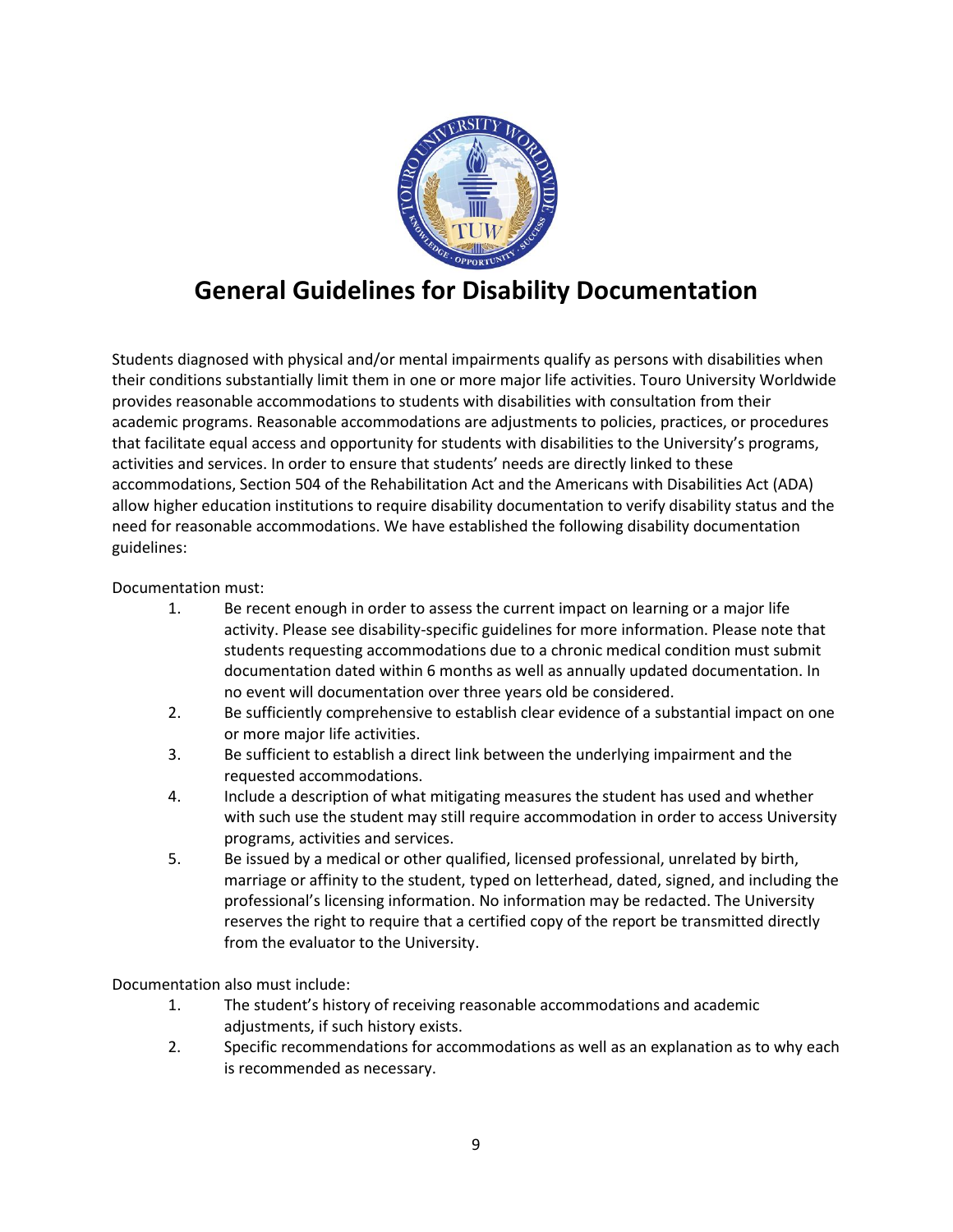Please also note:

- Guidelines for documentation of disability types can be viewed beginning on p. 11 of this document. The student must bear any cost incurred in obtaining additional information. Please refer to specific documentation guidelines for each type of disability. If the original documentation is incomplete or inadequate to determine the extent of the disability or reasonable accommodation(s), Academic Affairs has the discretion to require additional documentation.
- Students must complete the application process and submit disability documentation before they may receive accommodations and services. Academic Affairs reserves the right to deny services or reasonable accommodations while the receipt of appropriate documentation is pending.
- Documentation written in a language other than English must be translated and notarized.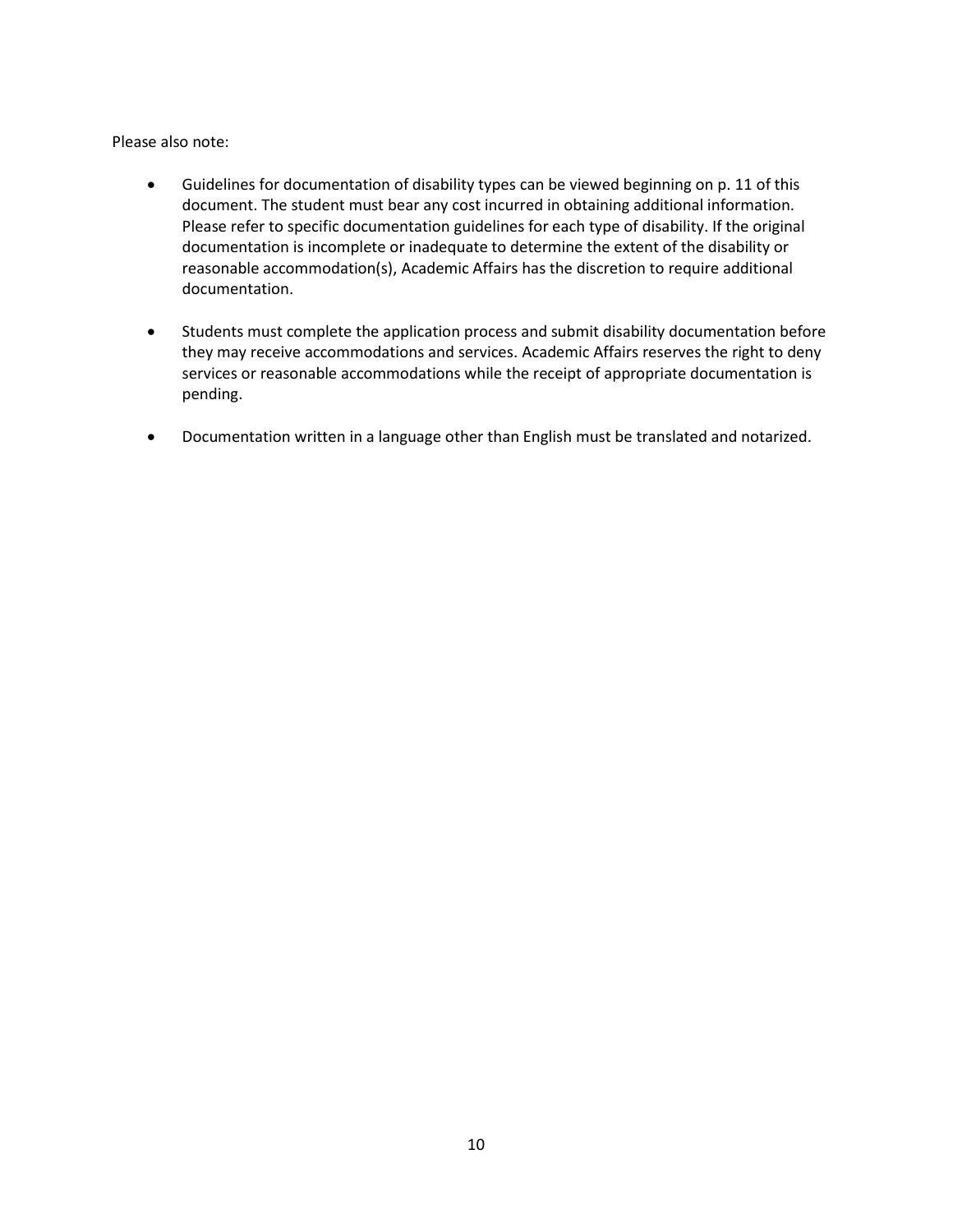

## **Guidelines for Documentation of Sensory Disabilities**

Please refer to General Guidelines for Disability Documentation in addition to these specific guidelines for learning disabilities (see<https://www.tuw.edu/students/student-success-center/disability-services/> ).

The following guidelines describe the necessary components of acceptable documentation for students with learning disabilities. Students are encouraged to provide their clinicians with a copy of these guidelines.

### **Hearing**

Students who are deaf or hard-of-hearing must provide documentation consisting of:

- An audiological evaluation and/or audiogram which should be dated within 6 months, particularly if the condition is subject to change
- A clinical summary of the functional implications of the diagnostic data
- A history of accommodations received in the past
- Recommendations for reasonable accommodations that address the student's functional impairments, with particular regard to communication devices and methods, such as sign-language interpreting services, assisted listening devices, C-Print, or CART services and a rationale in support of each recommendation

#### **Visual**

Students requesting accommodations on the basis of low-vision or blindness must provide documentation consisting of:

- An ocular assessment or evaluation from an ophthalmologist, or a low-vision evaluation of residual visual function, where appropriate, which should be dated within 6 months, particularly if the condition is subject to change
- An assessment of functionally limiting manifestations of the vision disability
- A history of accommodations received in the past
- Recommendations for reasonable accommodations that address the student's functional impairments, with particular regard to assistive technology and alternative formats for print materials and a rationale in support of each recommendation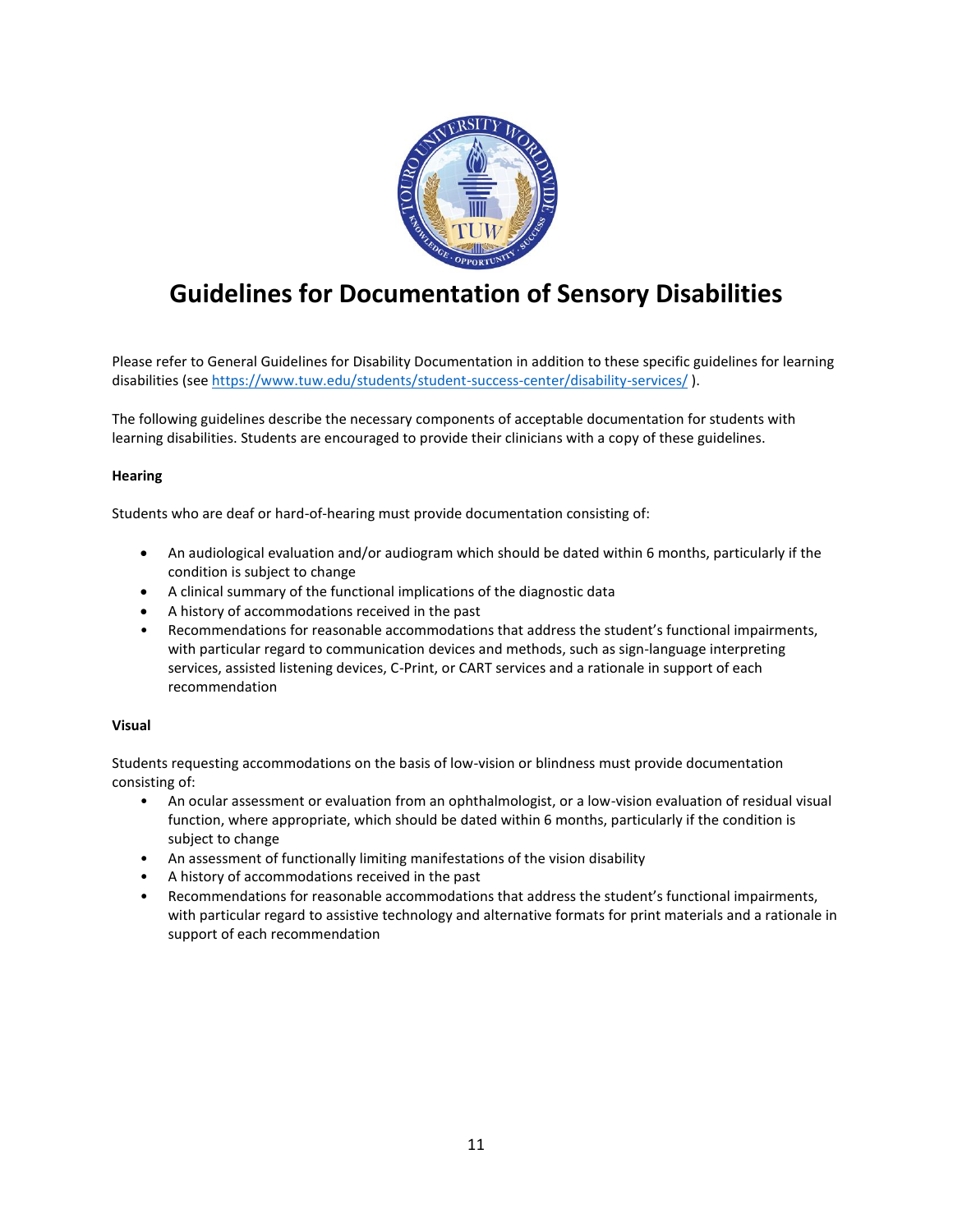

## **Guidelines for Documentation of Learning Disabilities**

Please refer to General Guidelines for Disability Documentation in addition to these specific guidelines for learning disabilities (see<https://www.tuw.edu/students/student-success-center/disability-services/> ).

The following guidelines describe the necessary components of acceptable documentation for students with learning disabilities. Students are encouraged to provide their clinicians with a copy of these guidelines.

- 1. Testing must be **current**: administered within the past three years. Although, learning disabilities are generally considered to be lifelong, because the provision of all reasonable accommodations and services is based upon assessment of the current impact of the student's disabilities on his/her academic performance, it is necessary to provide current documentation.
- 2. Dates of testing must be included in the report.
- 3. Testing must be performed by a qualified evaluator who is unrelated to the student by birth, marriage or affinity: clinical or educational psychologists, neuropsychologists, learning disabilities specialists, or physicians known to specialize in learning disabilities. Information about their professional credentials, including licensing and certification, and their areas of specialization must be clearly listed in the report. The University reserves the right to require that a certified copy of the report be transmitted directly from the evaluator to the University.
- 4. Testing must involve a comprehensive psychoeducational evaluation, and include a diagnostic interview and clinical summary.
- 5. The evaluation report must indicate the norm-reference group. For example, the report must specifically indicate how the student performs in relationship to the average person in the general population.
- 6. Relevant Testing:
	- Actual scores from all instruments must be provided with standard scores and percentile rank scores.
	- The most recent edition of each assessment instrument must be administered.

### **The following areas must be addressed using standardized instruments (Note: some of the instruments may have updated versions/editions).**

**Aptitude**: The *Wechsler Adult Intelligence Scale IV (WAIS-IV)* with subtest scores is the preferred instrument. The Woodcock-Johnson Psychoeducational Battery III: Tests of Cognitive Ability or the Stanford-Binet Intelligence Scale-*IV* is acceptable. Brief versions or screening measures are not comprehensive, including the Kaufman Brief Intelligence Test and the Slosson Intelligence Test-Revised, are not accepted.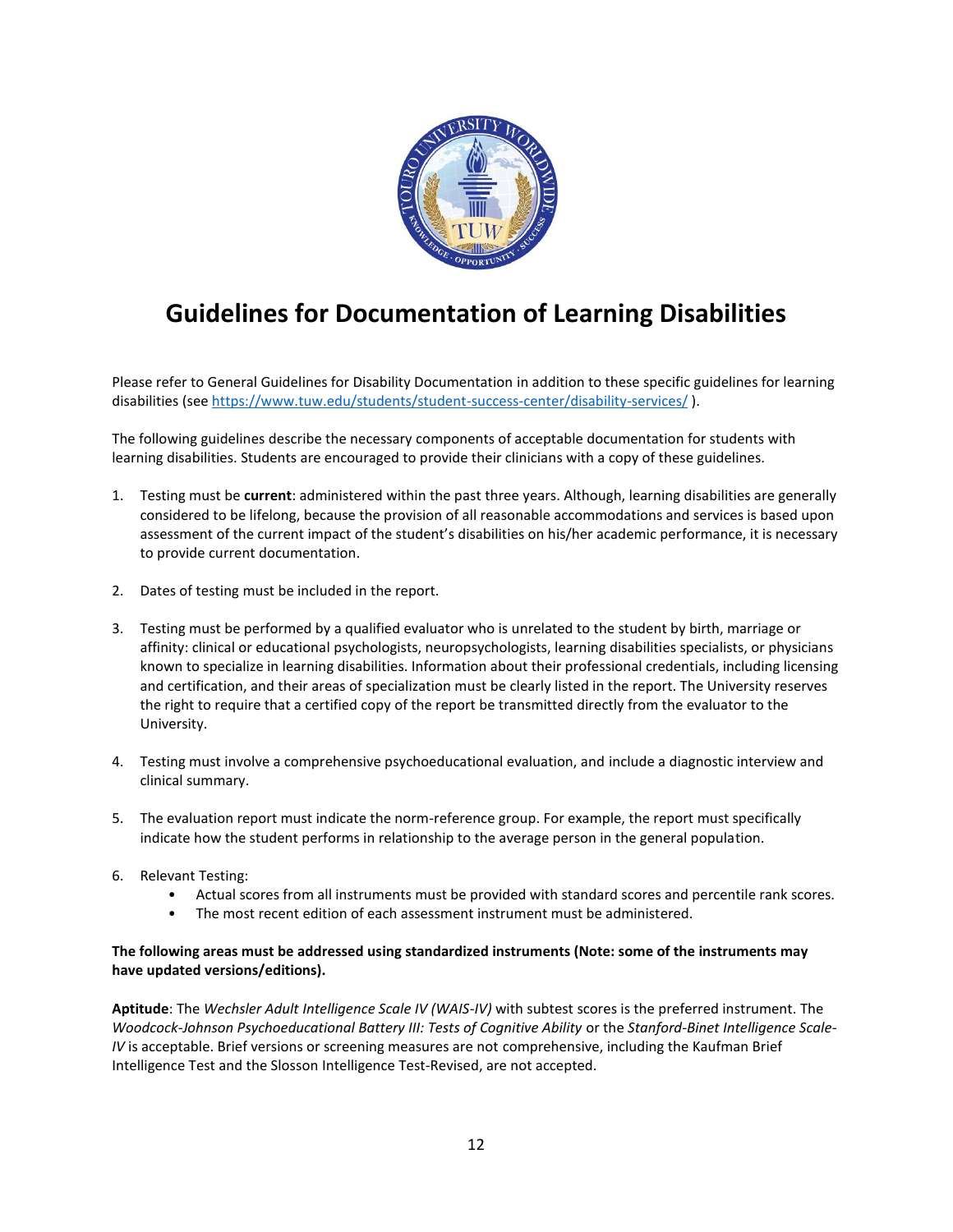The WAIS-III may be accepted after January 1, 2010 under certain conditions. The report from your clinician must include a narrative justification for the use of the WAIS-III. This will be evaluated and taken into consideration in determining any reasonable accommodation request.

**Achievement:** Assessment of comprehensive academic achievement in the areas of reading (decoding and comprehension), mathematics (calculation and problem solving), oral language, and written expression (spelling, punctuation, capitalization, and writing samples) is required. The *Woodcock-Johnson Psycho-educational Battery III: Tests of Achievement* is the preferred instrument. The *Scholastic Abilities Test for Adults (SATA)* and the *Stanford Test of Academic Skills (TASK, Wechsler Individual Achievement Test - II (WIAT-II) or specific achievement tests such as)* are acceptable.

Please note:

- The *Wide Range Achievement Test 3 (WRAT-3)* is NOT a comprehensive measure of achievement and therefore should not be the only measure of overall achievement utilized.
- Multiple reading assessments must be provided in order to establish the need for audio/electronic text books as an accommodation or documenting a reading disability. The *Nelson-Denny Reading Test* form G or H, Gray Oral Reading Test (GORT- 4th Edition), Test of Word Reading Efficiency (TOWRE), and reading subtests of the Woodcock-Johnson Tests of Achievement are acceptable. If the impairment involves reading speed, the *NDRT* should be administered under both standard time and extended time conditions. Informal measures should be included as well.

**Cognitive and Information Processing:** Specific areas of cognitive and information processing must be assessed. These domains include, but are not limited to

- memory (i.e. visual and verbal acquisition, retrieval, retention, and recognition)
- processing speed and cognitive fluency (e.g. timed psychomotor or graphomotor tasks, decision and naming fluency)
- attention (e.g. visual and auditory spans of attention, scanning tasks, and vigilance assessment, including continuous performance tasks)
- sensory-perceptual functioning (e.g. high-level visual, auditory, and tactile tasks)
- executive functioning (e.g. planning, organization, prioritization, sequencing, self-monitoring)
- motor functioning (e.g. tests of dexterity and handedness)
- visual acuity and possible need for prescription eye glasses.

Use of the *Woodcock-Johnson Psychoeducational Battery III-Tests of Cognitive Ability* (Standard Battery-subtests 1- 10) or subtests from the *Wechsler Adult Intelligence Scale IV (WAIS-IV) are preferred. California Verbal Learning Test (CVLT-II)*, *Detroit Test of Adult Learning Aptitude (DTLA-A), Detroit Test of Learning Aptitude -3 (DTLA-3)*, *Halstead-Reitan Neuropsychological Test Battery, WAIS-IV Working Memory Index (WMS)*, *Wide Range Assessment of Memory and Learning - Second Edition (WRAML-2), Wechsler Memory Scales — III (WMS-III)* are acceptable and should supplement the WJ-III.

- 7. A diagnosis as per the American Psychiatric Association's *Diagnostic and Statistical Manual – IVTR (DSM-IV-TR)*  is required. Terms such as "learning problems," "learning differences," "weaknesses," etc., are not the equivalent of learning disability.
- 8. Testing must demonstrate that a learning disability currently and substantially limits a major life activity, and indicate how the student's current participation in courses, programs, services, or any other activity of the University may be affected with or without the use of mitigating measures. Towards this end, a diagnosis of a learning disability may not sufficiently demonstrate a need for accommodations.

Please also note: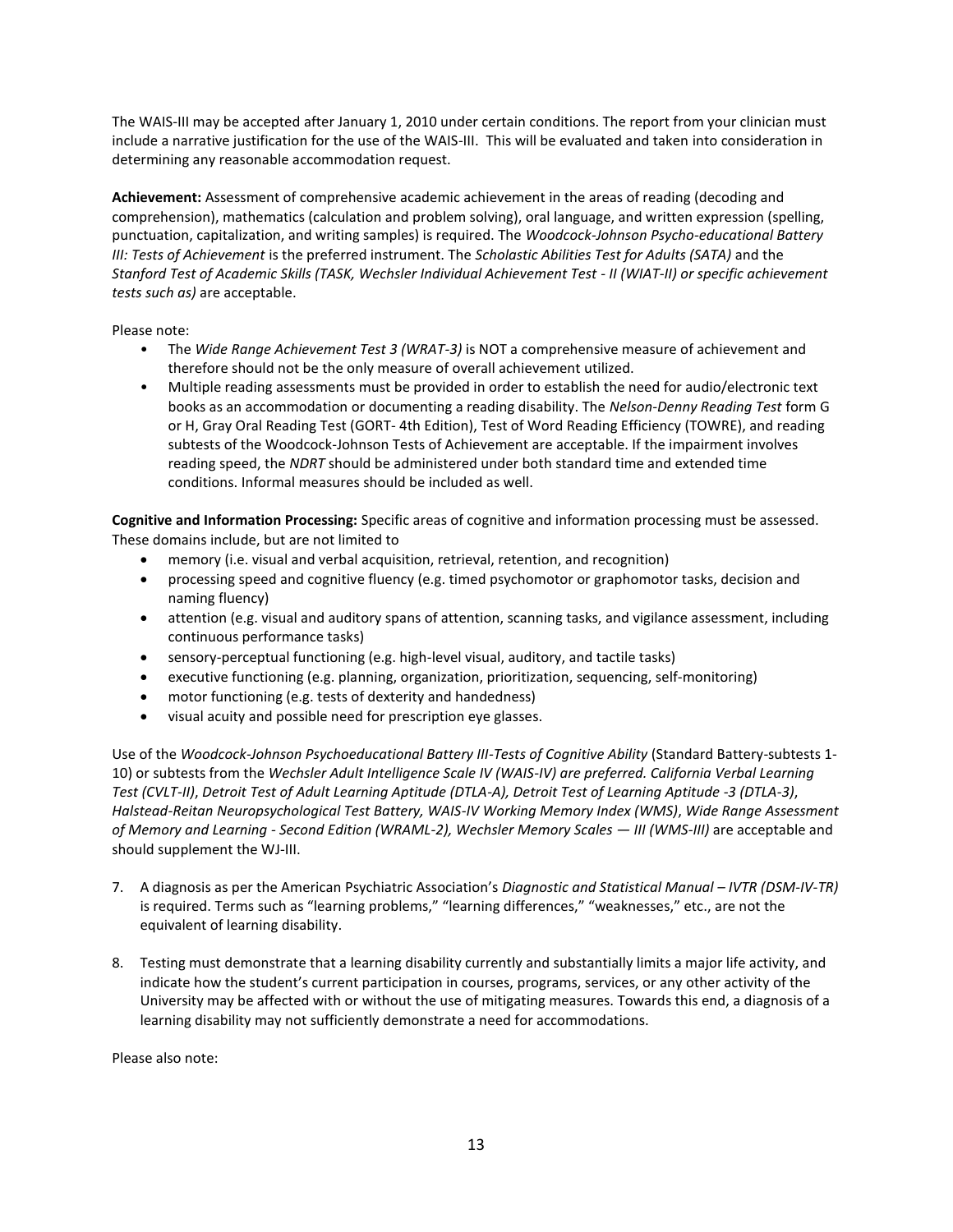- While a student's Individualized Educational Plan (IEP) may be submitted as evidence of past accommodations, it alone is not sufficient documentation. An IEP is the plan that the student's high school team developed to promote the student's academic success.
- For accommodation requests on the basis of Attention Deficit/ Hyperactivity Disorder, refer to the specific documentation guidelines for this disorder.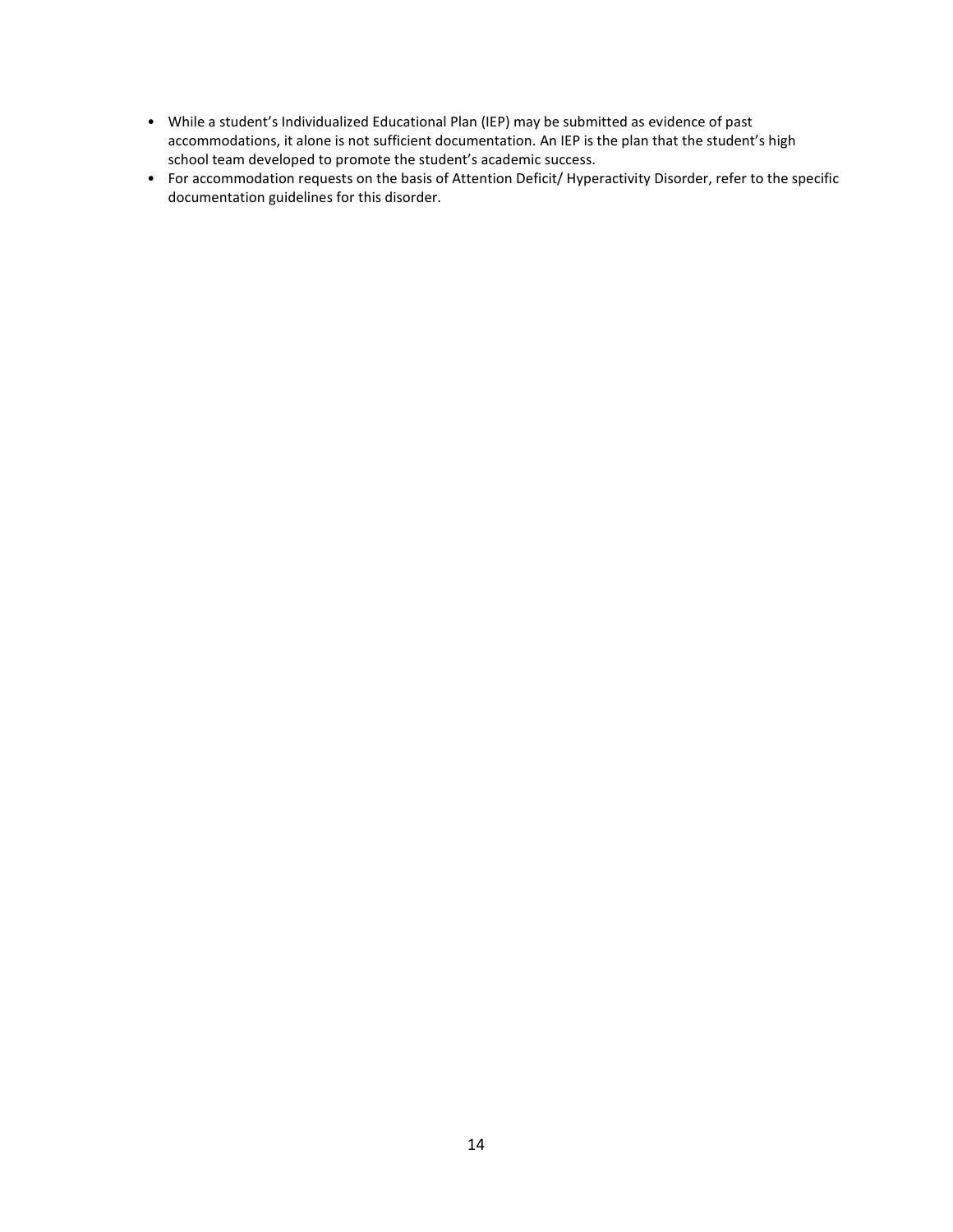

## **Guidelines for Documentation of Psychiatric Disabilities**

Please refer to General Guidelines for Disability Documentation in addition to these specific guidelines for psychiatric disabilities (see [https://www.tuw.edu/students/student-success-center/disability-services/\)](https://www.tuw.edu/students/student-success-center/disability-services/).

Documentation of psychiatric disabilities must include all of the following elements:

- 1. **The evaluation must be performed by a qualified individual:** The assessment must be provided by a licensed psychologist, psychiatrist, psychiatric nurse practitioner, or clinical social worker unrelated to the student by birth, marriage or affinity. An assessment from a general physician typically will not suffice. The University reserves the right to require that a certified copy of the report be transmitted directly from the evaluator to the University.
- 2. **Currency of documentation:** Evaluations should be dated within 6 months of the date of the request for accommodation. Older evaluations will be considered if submitted with more recent supplemental documentation. In addition, documentation will need to be updated at the beginning of each academic year in order to assess up to-date accommodation needs. Touro University Worldwide reserves the right to adjust these timelines based on the nature of the student's disorder and request for accommodation.
- 3. **Current treatment and medications:** Documentation should include any counseling, specific therapies, current prescribed medications and any side-effects that would compromise academic functioning as well as the ameliorative effects of such treatments/medication.
- 4. **Specific diagnosis:** This should not merely refer to symptoms and should correspond to a specific diagnosis as per the American Psychiatric Association's *Diagnostic and Statistical Manual – IV (DSM-IV)*. Please note that a diagnosis in and of itself does not automatically warrant approval of requested accommodations.
- 5. **Clinical Summary:** A narrative clinical summary must include the following:
	- A history of presenting symptoms, the current severity and expected duration of symptoms, a description of functional limitations and the impact of the disability on the student's current participation in courses, programs, services, or any other activities of the University and a basis for the opinion.
	- A detailed statement and explanation as to what major life activity(ies) is substantially limited by the student's condition(s) and a rating of the limitation, such as mild, moderate, substantial, or severe of each affected major life activity, both with and without the use of mitigating measures, such as treatment and medication.
	- Recommendations for academic or other accommodations, including a rationale for each.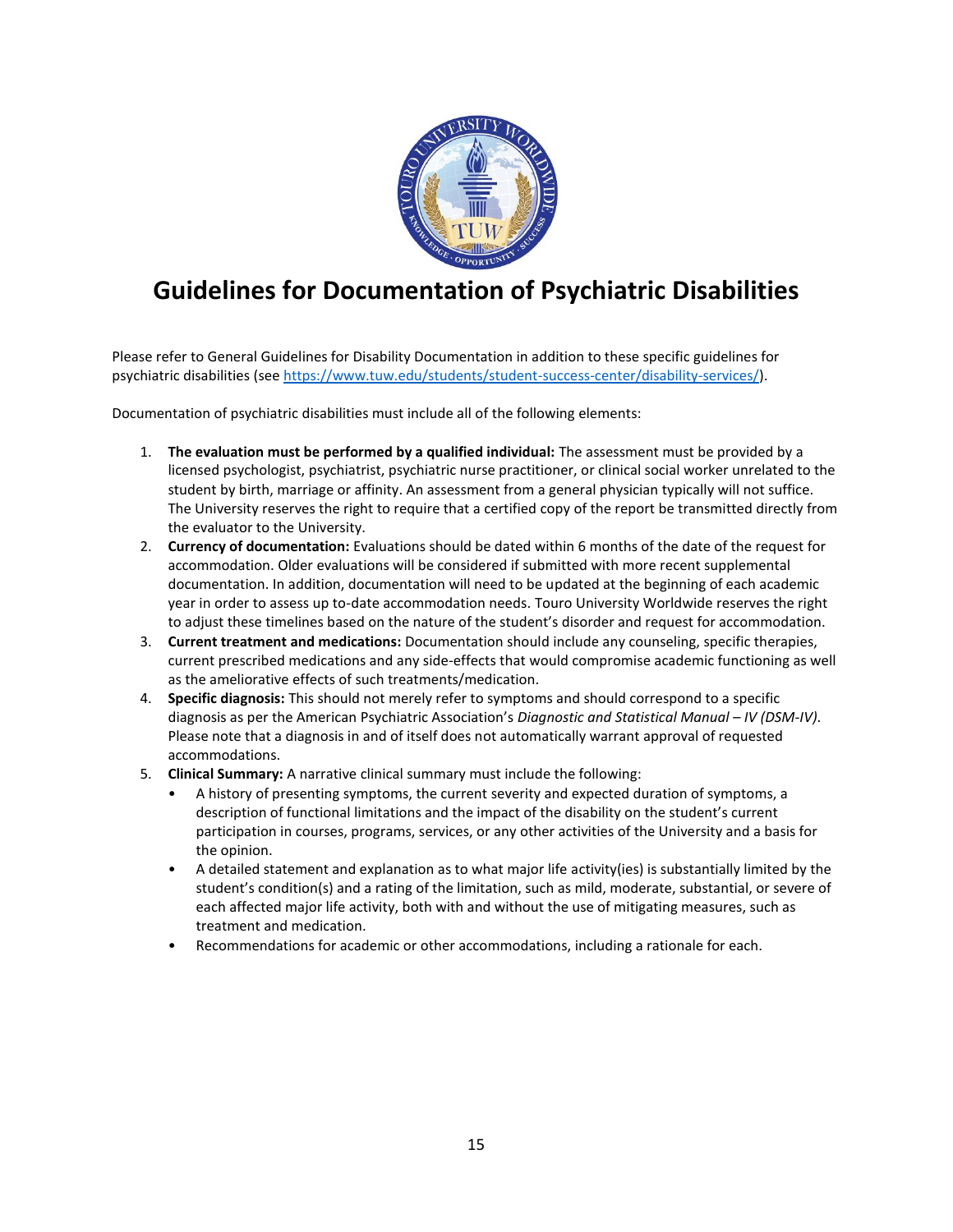

# **Guidelines for Documentation of Attention Deficit/Hyperactivity (ADHD) Disorder**

Please refer to General Guidelines for Disability Documentation in addition to these specific guidelines for Attention Deficit/Hyperactivity Disorder (ADHD) (se[e https://www.tuw.edu/students/student-success](https://www.tuw.edu/students/student-success-center/disability-services/)[center/disability-services/\)](https://www.tuw.edu/students/student-success-center/disability-services/).

Neuropsychological or psychoeducational assessments are needed to determine the current impact of the condition on the individual's academic functioning. Because of the challenge of distinguishing normal behaviors and developmental patterns of adolescents and adults (e.g. procrastination, disorganization, distractibility, restlessness, boredom, academic underachievement or failure, low self-esteem, chronic tardiness or inattendance) from clinically significant impairment, a multifaceted evaluation should address the intensity and frequency of the symptoms and whether these behaviors constitute an impairment which substantially limits a major life activity.

The following guidelines describe the necessary components of acceptable documentation for students with ADHD. Students are encouraged to provide their clinicians with a copy of these guidelines.

- **1. The evaluation must be performed by a qualified individual:** Testing must be performed by a qualified evaluator who has had training in and direct experience with adults with ADHD and who is unrelated to the student by birth, marriage or affinity. Testing must be performed by a clinical or educational psychologists, neuropsychologists, or physicians known to specialize in adult ADHD. Information about their professional credentials, including licensing and certification, and their areas of specialization must be clearly listed in the report. The University reserves the right to require that a certified copy of the report be transmitted directly from the evaluator to the University.
- **2. Currency of documentation:** Testing must be **current**, that is, administered within the past three years. Although ADHD is generally considered to be lifelong, because the provision of all reasonable accommodations and services is based upon assessment of the current impact of the student's disabilities on his/her academic performance, it is necessary to provide current documentation. Updates should be provided when relevant changes in behavior or medication occur.
- **3. Diagnostic Interview:** The interview must include the following information, as well as evidence of third party confirmation of symptoms:
	- Evidence that the condition was exhibited in childhood in more than one setting (as per criteria in the American Psychiatric Association's *Diagnostic and Statistical Manual – IV TR (DSM-IV-TR*). A history of the individual's presenting such symptoms and evidence of current impulsive/hyperactive or inattentive behaviors, as well as relevant medication history, must also be included.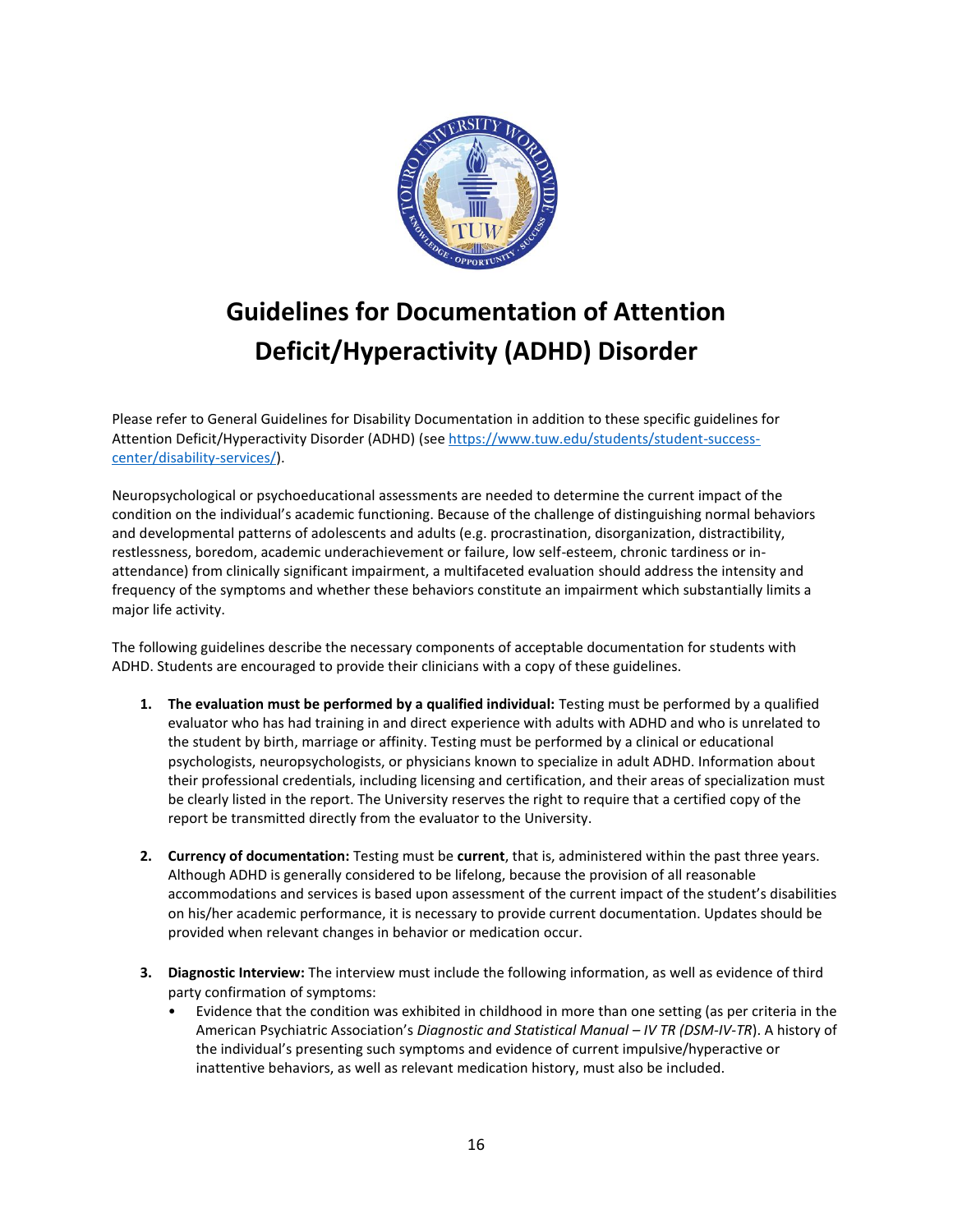### **4. Relevant Testing:**

- Actual scores from all instruments must be provided with standard scores and percentile rank scores.
- The most recent edition of each assessment instrument must be administered.
- The report must indicate the norm-reference group. For example, the report must specifically indicate how the student performs in relationship to the average person in the general population.

### **The following areas must be addressed using standardized instruments (Note: some of the instruments may have updated versions/editions).**

**Aptitude:** The *Wechsler Adult Intelligence Scale IV (WAIS-IV)* with subtest scores is the preferred instrument. The *Woodcock-Johnson Psychoeducational Battery III: Tests of Cognitive Ability or the Stanford-Binet Intelligence Scale-IV* is acceptable. Brief versions or screening measures are not comprehensive (including the Kaufman Brief Intelligence Test and the Slosson Intelligence Test-Revised) and are not accepted.

### *Please note:*

The WAIS-III may be accepted after January 1, 2010 under certain conditions. The report from your clinician must include a narrative justification for the use of the WAIS-III. This will be evaluated and taken into consideration in determining any reasonable accommodation request.

**Achievement:** Assessment of comprehensive academic achievement in the areas of reading (decoding and comprehension), mathematics (calculation and problem solving), oral language, and written expression (spelling, punctuation, capitalization, and writing samples) is required. The *Woodcock-Johnson Psycho-educational Battery III: Tests of Achievement* is the preferred instrument. The *Scholastic Abilities Test for Adults (SATA)* and the *Stanford Test of Academic Skills (TASK), Wechsler Individual Achievement Test -II (WIAT-II or specific achievement tests such as)* are acceptable.

#### **Please note:**

- The *Wide Range Achievement Test 3 (WRAT-3)* is NOT a comprehensive measure of achievement and therefore should not be the only measure of overall achievement utilized.
- Multiple reading assessments must be provided in order to establish the need for audio/electronic text books as an accommodation or documenting a reading disability. The *Nelson-Denny Reading Test*  (NDRT) form G or H, Gray Oral Reading Test (GORT- 4th Edition), Test of Word Reading Efficiency (TOWRE), and reading subtests of the Woodcock-Johnson Tests of Achievement are acceptable. If the impairment involves reading speed, the *NDRT* should be administered under both standard time and extended time conditions. Informal measures should be included as well.

**Cognitive and Information Processing:** Specific areas of cognitive and information processing must be assessed. These domains include, but are not limited to:

- **Attention** (e.g. visual and auditory spans of attention, scanning tasks, and vigilance assessment, including continuous performance tasks). Examples of acceptable measures include, but are not limited to *Tests of Variable Attention (TOVA)* and the *Conners Continuous Performance Test (CPT)*
- **Memory** (i.e. visual and verbal acquisition, retrieval, retention, and recognition)
- **Processing speed and cognitive fluency** (e.g. timed psychomotor or graphomotor tasks, decision and naming fluency)
- **Sensory-perceptual functioning** (e.g. high-level visual, auditory, and tactile tasks)
- **Executive functioning** (e.g. planning, organization, prioritization, sequencing, self-monitoring) *Examples of acceptable measures include, but are not limited to BRIEF, Delis-Kaplan Executive Function System, Stroop*